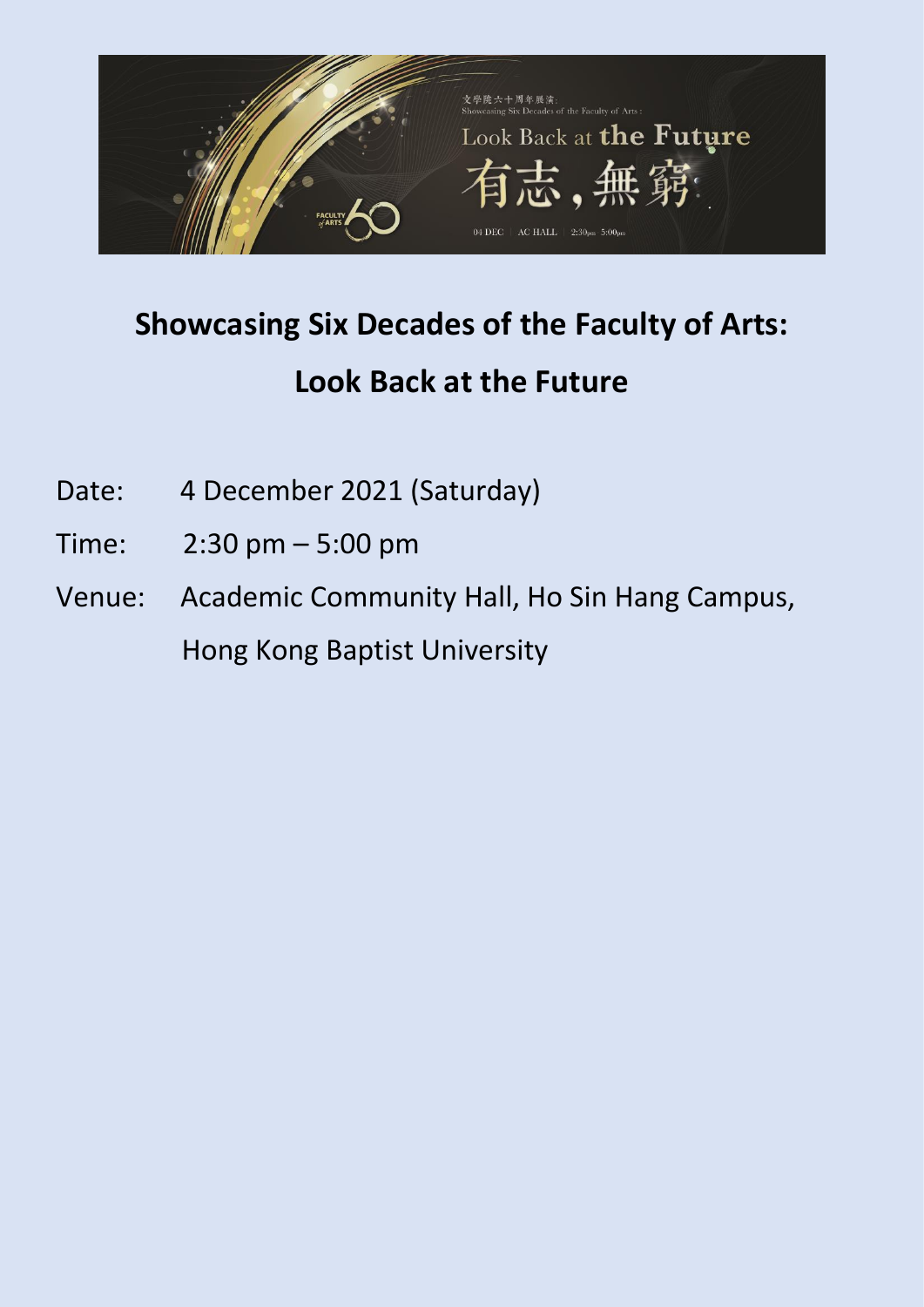# **Programme**

- **1. Speech by Prof. Rick WONG, Interim Provost**
- **2. Speech by Prof. Mette HJORT, Dean of Arts**
- **3. Faculty's 60th anniversary video**
- **4. Congratulatory Messages from Former Deans**
- **5. Speech by Prof. Johnny POON, Head of Department of Music**
- **6. Piano Recital** 
	- *Mélodie by* Gluck-Friedman*, Alt-Wien by* Godowsky-Han and *Andante Cantabile by* Rachmaninoff-Han Dr. Yoonie HAN
- **7. Acoustic Popular Music Performance** 
	- *I put a spell on you,* ~旋轉 *with me\** CHAU Chung Wa Janna, FOK Kam Yin Justin, YOUNG Cheuk Heng Chai
- **8. Speech by Dr. MAK Kam Wah, Associate Head of Department of Religion and Philosophy**
- **9. Music Performance with religious and philosophy quotes recital**
	- *Memory and Hope*

Dr. Andrew LOKE, Dr. Andrew BRENNER, Rev. Dr. James ROONEY, Billy POON, CHAN Kam Ho, WU Amiao, YUEN Pak Kit

## **10. Speech by Dr. Robert NEATHER, Head of Department of Translation, Interpreting and Intercultural Studies**

- **11. A Play** 
	- *Passing Days · Hidden Nights/*白晝如隙 · 黑夜如絲*/*白昼如隙 *·* 黑夜如丝*/ Денови што минуваат · Скриени ноќи/Días pasajeros ·Noches escondidas* Dr. Janice PAN, Dr. Marija TODOROVA, Dr. Luis Damián MORENO GARCÍA, Clare Wing Tung CHIN, Melody Wing Hei MAK, Cyrus Chak Hong CHAN, Valerie Hei Yin CHAN
- **12. Speech by Prof. LO Ming Tung, Head of Department of Chinese Language and Literature**